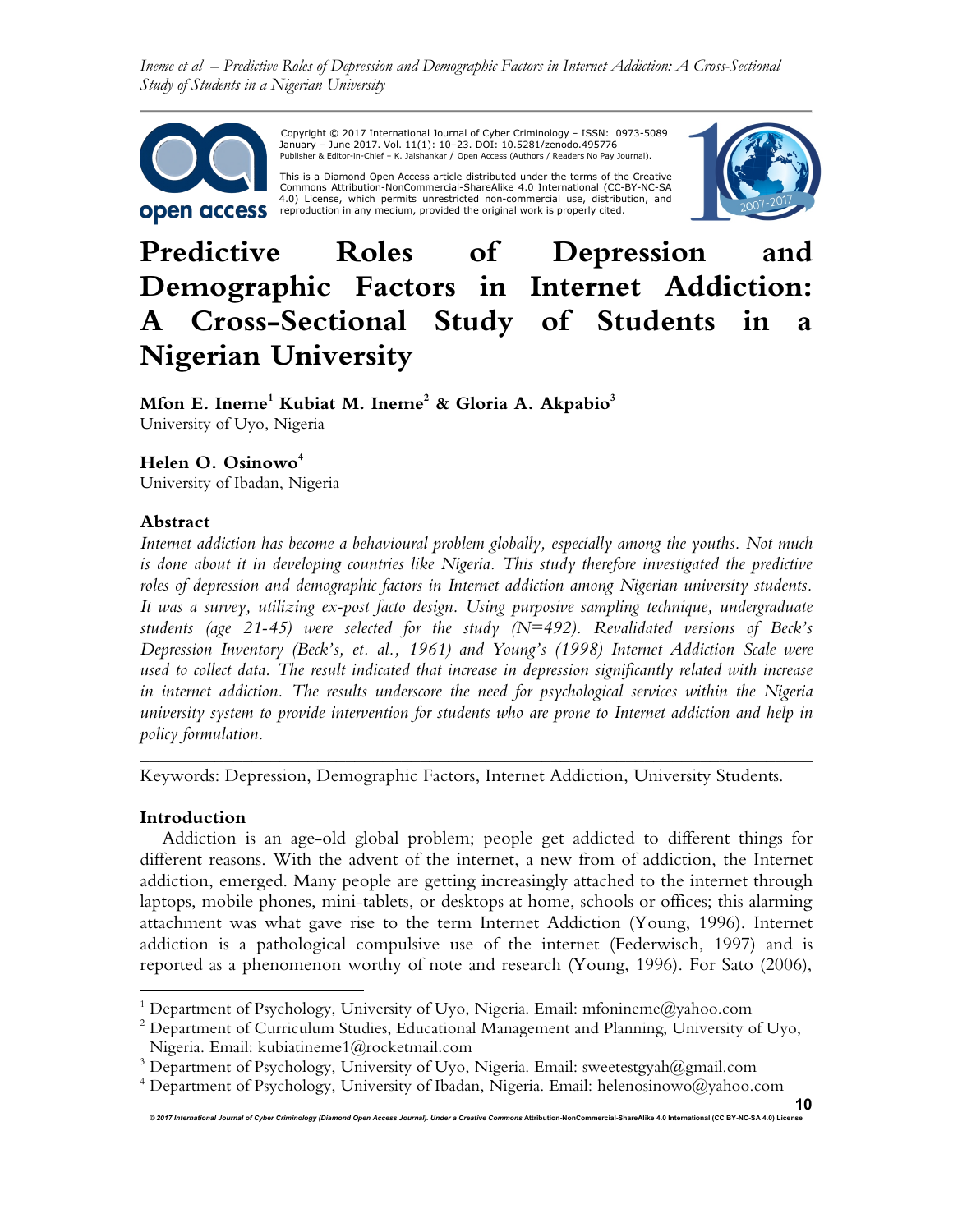

addiction to the internet is a new phenomenon that many practitioners are not aware of and consequently unprepared to treat. In scientific literature, pathological internet use has been described with different terms such as computer addiction, cyber space addiction, internet addiction disorder, pathological internet use, high internet despondency, problematic internet use, etc (Byun, Ruffini, Mills, Douglas, Niang, Stepchenkova, Lee, Loutfi, Lee, Atallah & Blanton, 2009; Widyanto & Griffiths, 2006). Brand, Young, Laier (2014) observed that many people use the Internet as a functional tool to perform their personal goals in everyday life but some individuals suffer from a loss of control over their Internet use resulting in personal distress, symptoms of psychological dependence, and diverse negative consequences. There is no generally accepted term used to describe this phenomenon, making it very tasking to give a clear picture of the phenomenon.

Internet Gaming Addiction is now listed in Section 3 of the DSM-V but as a condition warranting more clinical research and experience before it might be considered for inclusion in the main book as a formal disorder (American Psychiatric Association, 2013). Clinical psychologists and other experts in related fields are still researching discover to the real characteristics of this phenomenon and to establish a uniform definition which may be used in the DSM (Block, 2008).

Experts have given the criteria for Internet addition to include: excessive mental effort on the internet, spending longer time than originally intended, continuously waiting for the next connection time, feeling more comfortable contacting people over the internet than talking face to face, feeling a continuous desire for checking emails and social networking sites for something new, staying connected, trying to give or spread the mail address, chat room names, chat sites and social networking sites to everybody, continuously feeling speechless and tired because of staying awake and connected to the internet until late, inability to stop or reduce amount of time spent online, telling lies to family members, therapist or others to be able to stay connected to the internet, and having affection changes in the duration of internet connection (Öztürk, Eraslan, Genç & Kalyoncu, 2007; Young, 1996, 1999).

Students, like other internet users have reportedly met the criteria for Internet addiction (Young, 1996), with attendant physical, social, economic, academic, and psychological effects. With the increasing level of civilization, students of tertiary institutions are bound to use the Internet for academic and other purposes. Apparently, the Internet has become an integral part of the students' lives in Nigeria, as it is in other parts of the world. At present, the ability to use the internet has become a necessary skill to function effectively as a student, but with high proneness to addiction due to repeated exposure. Such addition is evident in dependence and tolerance, with neurobiological implications (National Institute of Drug Abuse, 2007). This makes it imperative to use and difficult to stop using despite the knowledge and experiences of side effects. Some people have been found to browse the internet without any specific reason (Pew Research Centre, 2010). Another problem is that, many researchers in recent past have concentrated on the impact of heavy internet use, especially among young adults globally (Akhter, 2013; Alam, et. al., 2014; Brand, et. al., 2014; Morahan-Martin, 2005; Kwiatkowska, Ziolko & Krysta, 2007; Zainudin, Din & Othman, 2013) and in Nigeria (Okelola, Abulganiyu, Abimbola & Longe, 2011). Researchers tend to pay little attention to the etiology of the addiction itself. Scientific studies on internet addiction especially in South-South Nigeria appear insufficient. By implication, academic reference materials, scientific knowledge, and intervention bases are insufficient. So far, the few empirical investigations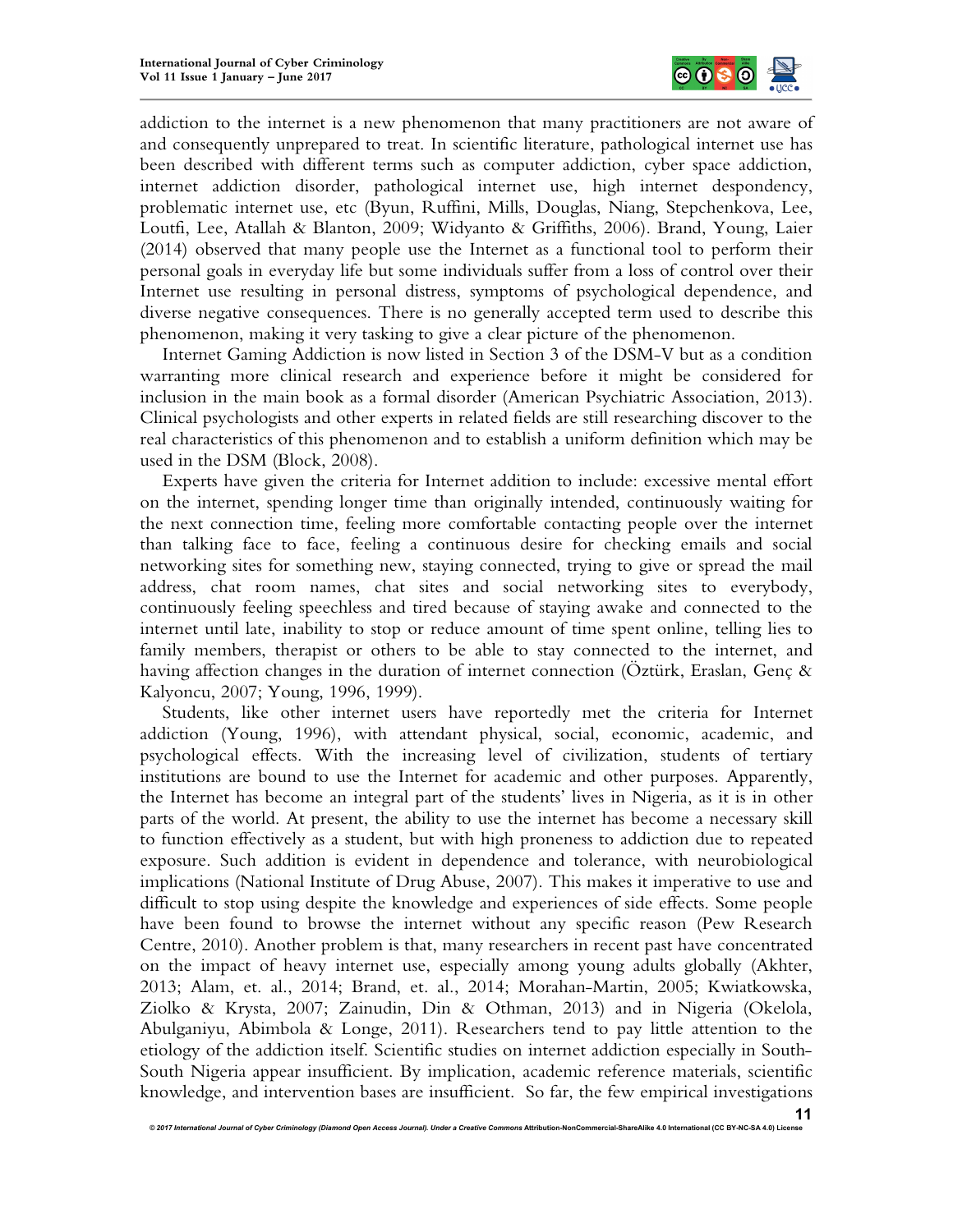that are internet-related in South Nigeria concentrate on prevalence of Internet use, the length of time spent and consequent effects (Ogbomo & Ivwighreghweta, 2016). Information on etiology, especially as it concerns psychological factors, seems to be grossly lacking. It therefore becomes necessary to investigate the psychosocial factors that could predispose to Internet addiction since addition is primarily a psychological and social problem. The purpose of the study was therefore to examine the predictive roles of depression and demographic factors in Internet addiction among students of a Nigerian University.

#### **Review of Related Literature**

#### *1. Depression and Internet Addiction*

Empirical evidences have established some relationships between depression (and other emotional states) and Internet addiction with the disruption of the normal lives of an individual and the people around him as the resultant effects (Cho & Lee, 2004; Horzum, Ayas & Balta, 2008; Jang, Hwang, Choi, 2008; Kim, Ryu, Chon, Choi, Seo & Nam, 2006; Kraut, Kiesler, Boneva, Cummings, Helgeson, & Crawford, 2002; Kraut, Lundmark, Patterson, Kiesler, Mukhopadhyay, & Scherlis, 1998; Morgan & Cotten, 2003; Nie, Hillygus, & Erbring, 2002; Whang, Lee & Chang, 2003). Alam, Hashim, Ahmad, Wel, Nor and Omar's (2014) finding implicated physical, social and psychological problems in Internet addiction. Studies have also found positive correlation between Internet addiction and depression, anxiety, and stress; with Internet addiction causing depression and other psychological problems (Akin & Iskender, 2011). For Griffiths (2000) and McKenna and Bargh (2000), the effects of depression-driven internet addition included neglect of academic, work, and domestic responsibilities, disruption of relationships, social isolation, and financial problems.

A study of Nigerian university students revealed positive relationship between Internet addiction and depression (Okwaraji, Aguwa, Onyebueke & Shiweobi-Eze, 2015). In their study, Bahrainian and Khazaee (2014) found that depression and self-esteem were two main causes and amplifiers of Internet addiction among students while Terwase and Ibaishwa (2014) found resilience, shyness, and loneliness as significant predictors of Internet addiction among students of a Nigeria university. Zaffar, Mahmood, Saleem, & Zakaria (2015) reported a linear interaction among Facebook addiction, anxiety, and depression. However, findings of Sanders, Field, Diego and Caplan (2000) and Niemz, Griffiths and Banyard (2005) indicated that there was no relationship between depression and Internet addiction.

#### *2. Demographic Factors and Internet Addiction*

Empirical evidences have also implicated demographic factors in internet addition. Frangos, Frangos and Kiohos (2010), in a study of university students found that the males were more likely to be addicted than the females, that divorced students were more addicted to the internet than the married, that students with poor academic grades were more addicted to the internet than those with good academic grades, and that students who accessed the internet outside the home (from the cyber café) were more addicted to the internet than those who accessed the internet from the home. It has further been found that male undergraduate students reported higher internet addiction than their

© 2017 International Journal of Cyber Criminology (Diamond Open Access Journal). Under a Creative Commons Attribution-NonCommercial-ShareAlike 4.0 International (CC BY-NC-SA 4.0) Lice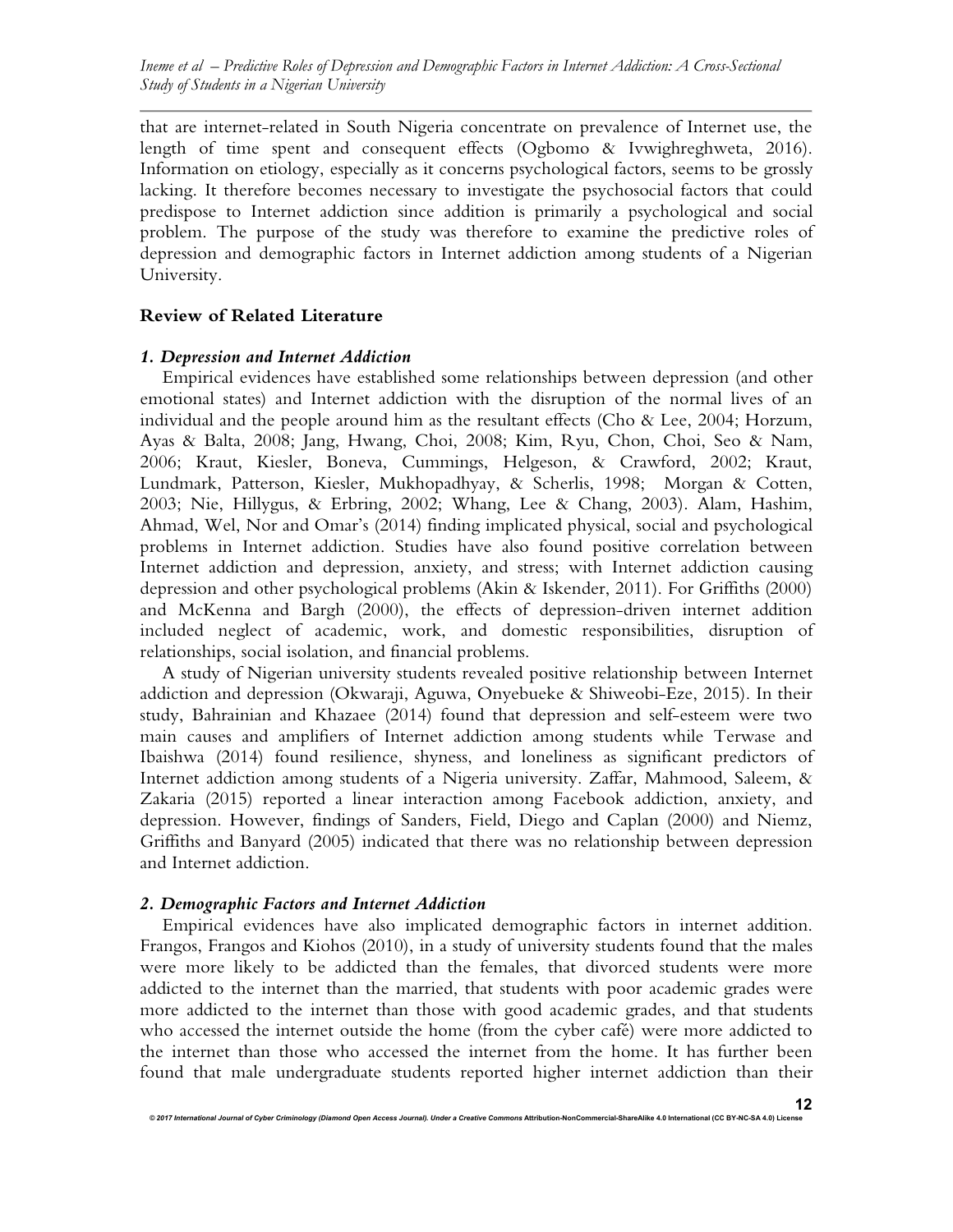

female counterparts (Akhter, 2013; Okwaraji, et. al., 2015; Young, 1998 & 2004). Weiser (2000) reported gender differences in the use of the internet; males were found to use the Internet more for entertainment and leisure whereas the females used the internet more for interpersonal communications and educational assistance. Studies also found that the young people between the ages of 12 and 24 years were more vulnerable to Internet addiction than the older ones (Mafe & Blass, 2006; Soule, Shell & Kleen, 2003; Thatcher & Gooloman, 2005; Uneri & Tanidir, 2011). Yang and Tung (2007) reported that most university students living away from their parents with fewer classes had high propensity of having developing Internet addiction. Final year undergraduate students reported more severe Internet addiction than those at other levels (Okwaraji, et. al, 2015). Omoyemiju and Fatoki (2015) found that students reared by permissive parenting style exhibited more Internet addictive behaviour than those whose parents were authoritarian.

The findings of the fore-going studies tend to show that there has been established some relationship among depression, demographic factors and Internet addiction in some parts of the world, including Nigeria (Frangos, Frangos & Kiohos, 2010; Okwaraji, Aguwa, Onyebueke & Shiweobi-Eze, 2015; Whang, Lee & Chang, 2003), but with varying, inconsistent results. Those inconsistent results further necessitate scientific investigations among university students in Nigeria, whose businesses and leisure, to a large extent, depend on the internet and whose use of the internet is now peculiarly characterized by posting of nude pictures and real sexual activities of former lovers and others they choose to blackmail (as opposed to the willing pornography of the Western culture). Many young Nigerians spend time and resources surfing the net for such viral data for obvious reasons. In addition, most of the earlier studies in this area were conducted among students of tertiary institutions in foreign countries, mainly in Western countries (Fitzpatrick, 2008), but such studies are grossly insufficient in Nigeria (and almost totally lacking in South-South Nigeria). There is therefore paucity of indigenous scientific literature and a need to empirically ascertain the realities in South-South Nigeria in particular.

It was therefore hypothesized that:

1. High depressive symptoms will positively relate with high Internet addition among Nigerian university students.

2. Demographic variables (age, sex, employment status, family type, marital status, and year of study) will independently and jointly predict Internet addiction among University of Uyo students.

## **Method**

#### *Study Design*

An ex-post facto design was adopted for the study which was it was cross-sectional survey; the variables had pre-existed and were not manipulated. The study was conducted in University of Uyo, Uyo, Akwa Ibom State, Nigeria.

#### *Sample*

Multi-stage sampling method was used to select participants for this study. Convenience sampling method was used to select the setting (University of Uyo), the faculties formed the clusters, simple random sampling method (balloting) was used to select the faculties from where the participants were drawn, while purposive sampling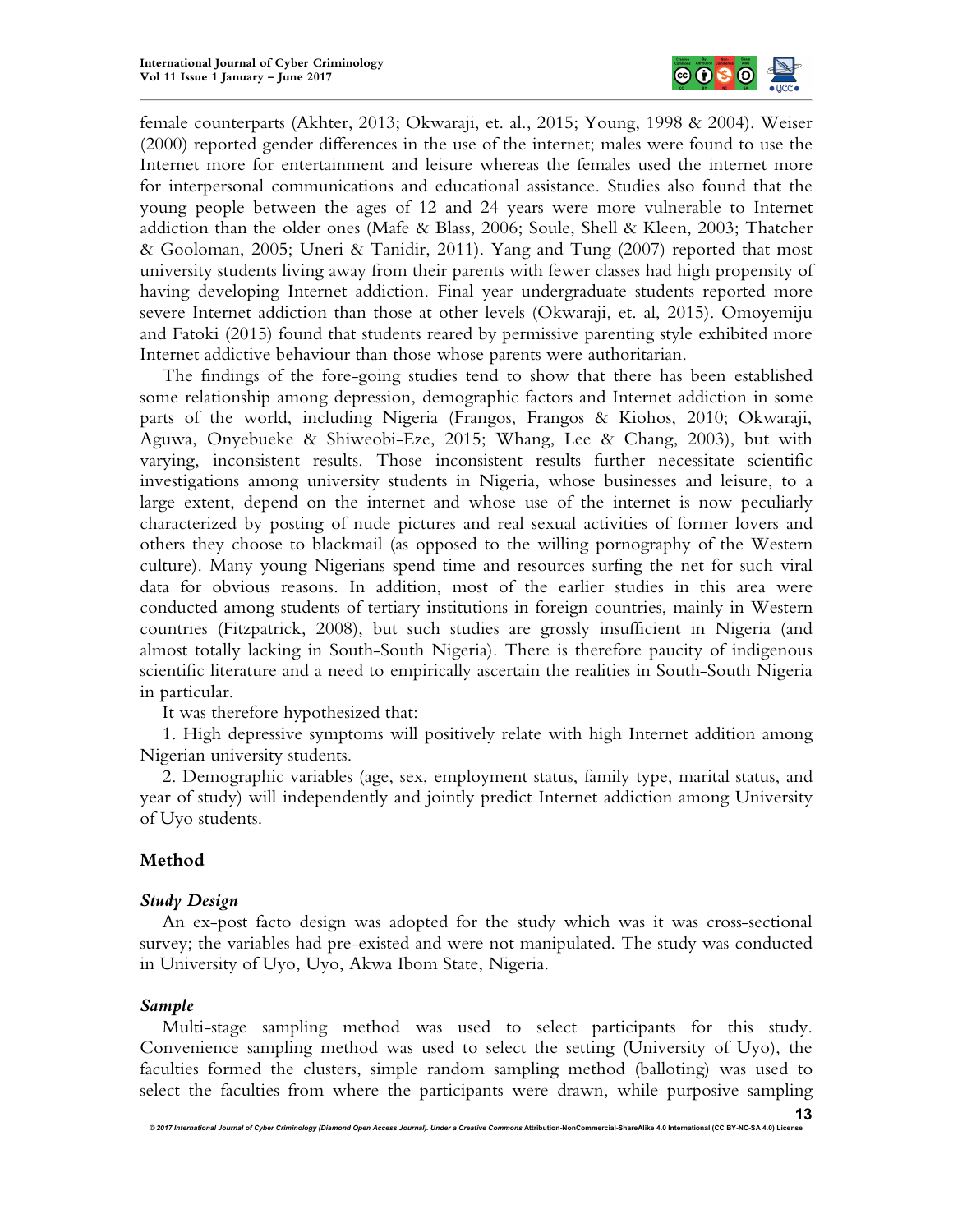method was used to select the actual participants for the study – only volunteer regular (full-time) undergraduate students participated in the study.

A total of 492 students of the University of Uyo students participated in this phase of the study. They were 243 males and 249 females with a mean age of 21.89 years, ranging from 17 to 38 years. The participants were drawn from 5 faculties, namely, Faculty of Arts  $(n=121)$ , Faculty of Social Sciences  $(n=111)$ , Faculty of Science  $(n=74)$ , Faculty of Education ( $n=97$ ), and Faculty of Environmental Studies ( $n=89$ ). All of them were undergraduates from 100 to 500 levels from various departments of the selected Faculties.

All undergraduate students of the selected faculties were included in the study. Postgraduate students, undergraduates who objected to participation, undergraduates from faculties not selected, staff of the university, and visitors were not accommodated in the study.

#### *Measures*

Variables in the study were measured using a structured questionnaire with 4 sections:

*Section A* was a brief informed consent form designed for participants to read and indicate consent to voluntarily participate in the study by appending their signatures.

*Section B* comprised the demographic variables (independent variables) of the participants; of interest to this study were age, sex, employment status, year of study, and marital status.

*Section C was a revalidated Beck's Depression Inventory (BDI)* (Beck, Ward, Mendelson, Mock & Erbaugh, 1961). This was used to measure depression (an independent variable) among participants. Originally, BDI has 21 items. For the purpose this study, it was revalidated using 113 Nigerian undergraduates and 20 items were found reliable with a general Cronbach's coefficient of .70. One item was dropped for not meeting a minimum reliability cut-off point of .3. A norm of 40 was established at 2 standard deviations above the mean. Scores below the norm indicated low depressive symptoms while scores from the norm and above indicated high depressive symptoms for both sexes. Basically, BDI is designed in a 4-point Likert-type format. Each item on the BDI consists of 4 statements that range from mild/neutral (mild  $= 0$ ) to severe (severe  $= 3$ ). Examples of statements making an item on BDI are: I do not feel sad (0), I feel sad (1), I feel sad all the time and can't snap out of it  $(2)$ , I feel so sad and unhappy that I can't stand it  $(3)$ .

*Section D was a revalidated Internet Addiction Scale (IAS)* (Young, 1998). This was used to measure Internet addiction (dependent variable) among participants; originally, it has 20 items. For the purpose of this study, it was revalidated using 113 Nigerian undergraduates and 18 items were found reliable with a general Cronbach's coefficient of .87. A norm of 45 was established at 2 standard deviations above the mean. Scores below the norm indicated low Internet addiction while scores from the norm and above indicated high internet addiction. Two items were dropped for not meeting a minimum reliability cutoff point of .3. Basically, IAS is a 5-point Likert-type instrument; its response formats are: "rarely" (1), "occasionally" (2), "frequently" (3), "often" (4), and "always" (5). An example of item on IAS is: How often do you neglect household chores to spend more time on-line?

*© 2017 International Journal of Cyber Criminology (Diamond Open Access Journal). Under a Creative Commons* **Attribution-NonCommercial-ShareAlike 4.0 International (CC BY-NC-SA 4.0) License**

#### *Procedure*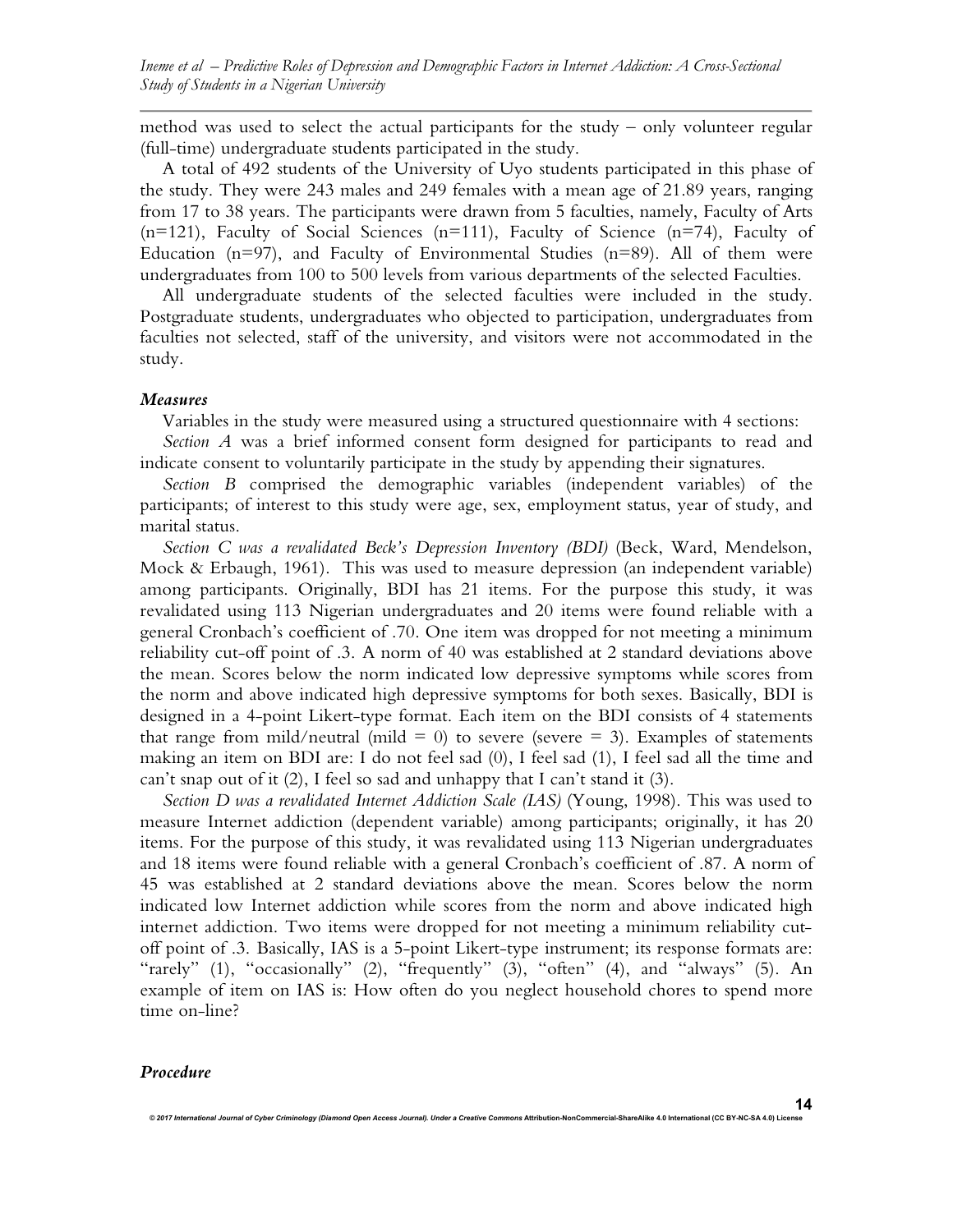

A letter of identification/introduction was obtained from the Department of Psychology, University of Uyo. With this, approval was obtained to access the intended participants. The study was conducted in two phases – the pilot phase and the main study.

At the pilot phase, the initial versions of the instruments were presented to two clinical psychologists who scrutinized the wording to ensure its face/content validity. The word "snap" in item 1 on BDI was generally changed to "get". The participants (students from the Faculty of Law) were contacted at the end of their lectures (having informed and obtained the permission of the lecturers) and in their halls of residence. The purpose of the study (validation of the instruments) was explained to them and the instruments were administered to volunteers. All relevant and required instructions and explanations were given to the participants. A total of 120 copies of the instruments were issued but 113 were correctly filled, retrieved, and used for the analysis; 3 were not correctly filled while 4 were not returned. The actual participants were 66 males and 47 females. Their ages ranged from 21 years to 45 years with a mean age of 31.4 years. On the average, they used 48 hours to complete the instruments which were retrieved and their responses were subjected reliability analysis using SPSS Version 20.0. At the end of the pilot study, BDI had 20 reliable items while IAS had 18 reliable items which were used for the main study.

During the main study, the participants (students from the Faculties of Arts, Social Sciences, Science, Education, and Environmental Studies) were contacted at the end of their lectures (having informed and obtained the permission of the lecturers) and in their halls of residence. The revalidated instruments were administered to volunteers who used an average of 48 hours to complete them. All relevant and required instructions and explanations were given to the participants. In all, 500 instruments were issued out but only 492 were correctly filled and returned. The completed instruments were retrieved and their responses subjected to statistical analysis using SPSS version 20. The administration and retrieval of the instruments lasted for 20 days.

#### *Data Analysis*

Descriptive and inferential statistics were used to analyze the data collected. Mean, standard deviation, and percentage were used as descriptive statistics. Pearson Product Moment Correlation was used to test for hypothesis one while multiple regression analysis was used to test for hypothesis two.

#### **Results**

Results presented on Table 1 show that the on Internet addiction scale, male participants (n=243) had a higher mean score of 43.49 while the females (n=249) had a lower mean score of 39.22, the younger participants aged between 16 and 35 years  $(n=299)$  had a higher mean of 45.19 while the old aged 36 years and above  $(n=193)$  had a lower mean score of 39.01, and the employed i.e. who were working and schooling (n=189) had a lower mean score of 32.46 while those who were not in any employment i.e. full-time students (n=303) had a higher mean score of 37.48. Also, participants from monogamous families ( $n=286$ ) reported a higher mean score of 27.01 while those from polygamous families (n=206) reported a lower mean of score of 23.30, the married participants ( $n=172$ ) reported a lower mean score of 22.30 while the singles ( $n=320$ ) reported a higher mean score of 28.66. Participants who were in their final years of study (n=191) reported a mean score of 28.71 slightly lower than the non-final year participants (n=301) who had a mean score of 29.19.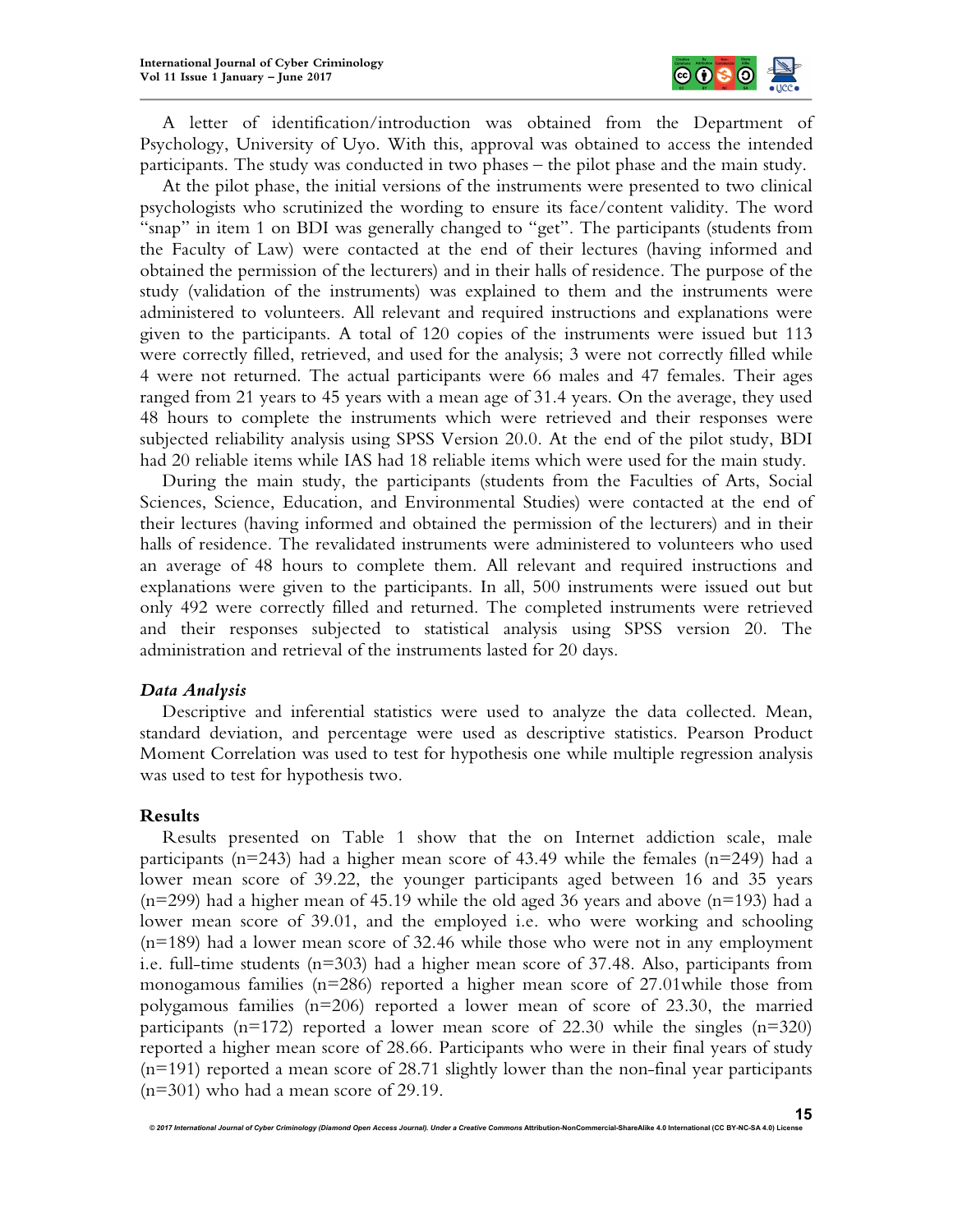|                           | Gender |       | Age   |       | Empl. Status |        | Fam. Type |           | Mar. status |       | Yr. of std |       |
|---------------------------|--------|-------|-------|-------|--------------|--------|-----------|-----------|-------------|-------|------------|-------|
|                           | Male   | Fem.  | Yng   | Old   | Empd         | N.Empd | Mono      | Poly      | Mrd         | N.Mrd | Fnl        | N.Fnl |
| N                         | 243    | 249   | 299   | 193   | 189          | 303    | 286       | 206       | 172         | 320   | 191        | 301   |
| $\overline{\overline{X}}$ | 43.49  | 39.22 | 45.19 | 39.01 | 32.46        | 37.48  | 27.01     | 23.30     | 22.30       | 28.66 | 28.71      | 29.19 |
| <b>SD</b>                 | 10.35  | 11.22 | 8.45  | 10.12 | 10.18        | 13.49  | 9.10      | .45<br>11 | 12.02       | 15.11 | 12.64      | 11.72 |
| Min.                      | 66     | 45    | 37    | 55    | 45           | 78     | 62        | 51        | 67          | 79    | 78         | 76    |
| Max.                      | 87     | 78    | 88    | 90    | 89           | 81     | 88        | 79        | 87          | 89    | 85         | 87    |

## **Table 1: Summary of Means and Standard Deviations Results based on Demographic Variables**

Fem.=female, Yng=young, Empd=employed, N.Empd=not employed, Mrd=married, N.Mrd=not married, Fnl=final, N.Fnl=Non-final, Min.=minimum score, Max.=maximum score

**Table 2. Zero Order Correlation Showing the Relationship between Demographic Variables and Internet Addiction**

| <b>Variables</b>          | Mean  | <b>SD</b> |          | 2                 | 3       | 4      | 5        | 6       |                          | 8 |
|---------------------------|-------|-----------|----------|-------------------|---------|--------|----------|---------|--------------------------|---|
| <b>Internet Addiction</b> | 29.12 | 9.85      |          |                   |         |        |          |         |                          |   |
| Age                       | 11.14 | .44       | .77★★    |                   |         |        |          |         |                          |   |
| Sex                       | 22.43 | 10.42     | $.48**$  | $.60**$           |         |        |          |         |                          |   |
| Employment                | 6.69  | .60       | $.42**$  | $.25*$            | $.38**$ |        |          |         |                          |   |
| status                    |       |           |          |                   |         |        |          |         |                          |   |
| Family type               | 13.56 | 3.58      | $.56$ ** | $.17\star$        | .11     | .04    |          |         |                          |   |
| Marital status            | 8.35  | .69       | $-.30**$ | $-.20$            | .03     | $-05$  | $-.27**$ |         |                          |   |
| Year of study             | 17.19 | 8.13      | $.61**$  | $.29 \star \star$ | $.42**$ | $-.09$ | .18      | $-.18$  | $\overline{\phantom{0}}$ |   |
| Depression                | 40.51 | 11.8      | $.26*$   | $.42**$           | $.26*$  | .10    | $.29**$  | $.23**$ | $.32**$                  |   |

\*Correlation is significant at the 0.05 level (2-tailed) \*\*Correlation is significant at the 0.01 level (2-tailed)

Zero order correlation was applied to show how the independent variables (demographic variables and depression) correlated with the dependent variable (Internet addiction). The results as presented in Table 2 reveal that there were significant positive relationships between Internet addiction and age ( $r = .77$ ,  $p < .01$ ), sex ( $r = .48$ ,  $p < .01$ ), family type ( $r = .56$ ,  $p < .01$ ), year of study ( $r = .61$ ,  $p < .01$ ), and depression ( $r = .26$ ). The result implies that being older, female, from monogamous family, single (not married), being in final year, and being depressed significantly related to increase in Internet addiction. The result also shows that there was significant inverse relationship between Internet addiction and employment status ( $r = -.42$ ,  $p < .01$ ) and marital status ( $r = .30$ , p<.01), indicating that not employed and not being married related with increase in Internet addiction.

Hypothesis one stated that high depressive symptoms will positively relate with high Internet addition among Nigerian university students. This hypothesis was tested Pearson Product Moment Correlation and summary of results is presented on Table 3.

*© 2017 International Journal of Cyber Criminology (Diamond Open Access Journal). Under a Creative Commons* **Attribution-NonCommercial-ShareAlike 4.0 International (CC BY-NC-SA 4.0) License**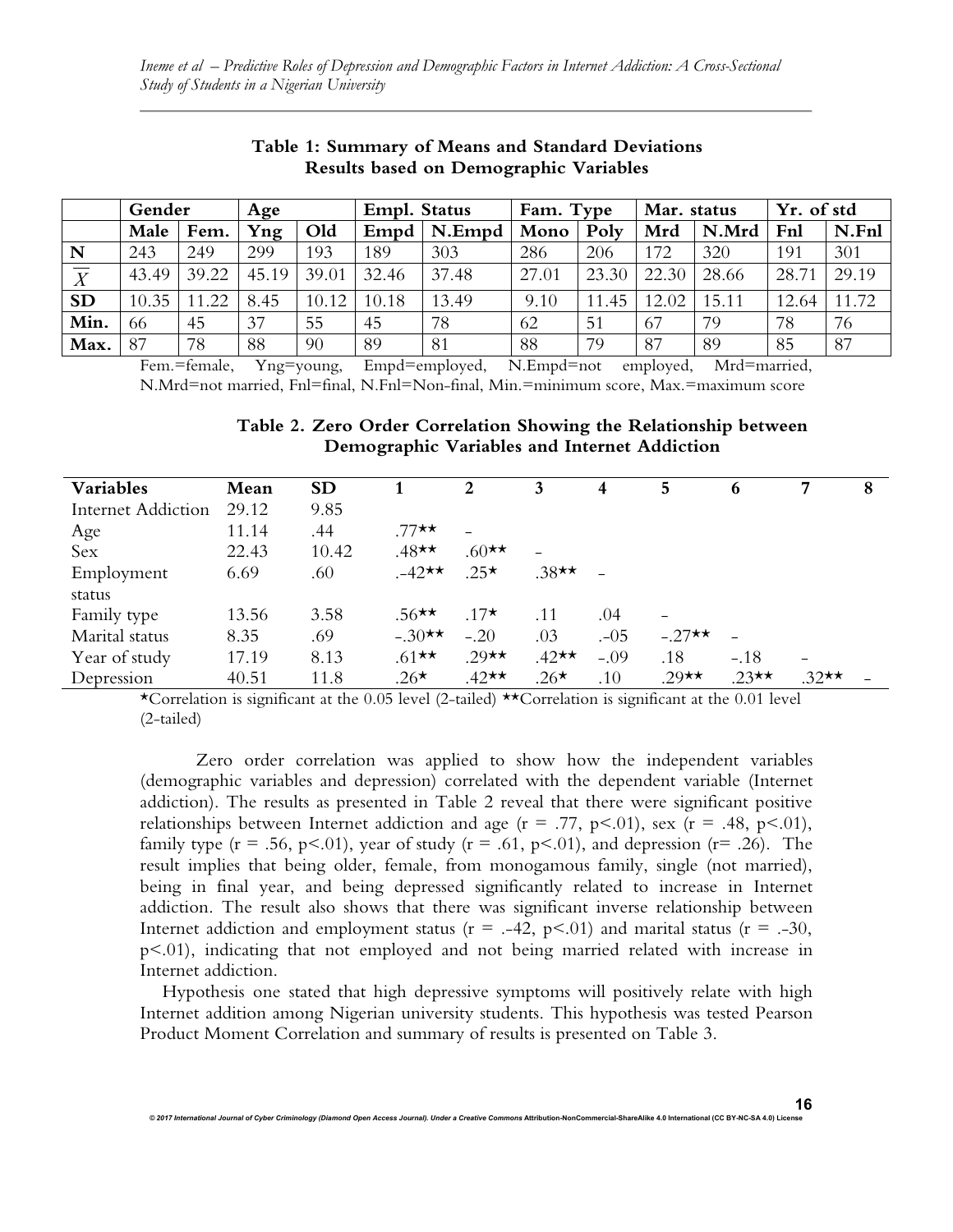

| Table 3. Pearson Product Moment Correlation Summary Table showing the |
|-----------------------------------------------------------------------|
| relationship between Depression and Internet Addiction                |
| among University of Uyo Students                                      |

|           | Depression | $\mathbf N$ | Y     | Std   | r-cal | P            | Remark |
|-----------|------------|-------------|-------|-------|-------|--------------|--------|
| Internet  | High       | 132         | 47.26 | 9.95  |       |              |        |
| Addiction |            |             |       |       | 5.81  | $< .05$ Sig. |        |
|           | Low        | 358         | 34.20 | 12.50 |       |              |        |

As shown on Table 3, the result of Pearson Product Moment Correlation analysis  $\{r=$ 5.81,  $df = 490$ ,  $p < .05$ } indicates that there was significant positive relationship between depression and Internet addiction among the university students sampled. High depressive symptoms positively related with high Internet addition among Nigerian university students sampled. Put differently, increase in depression significantly related with increase in Internet addiction among the students studied. With this result, the hypothesis was accepted.

Hypothesis two stated that demographic variables (age, sex, employment status, family type, marital status, and year of study) will independently and jointly predict Internet addiction among University of Uyo students. This hypothesis was tested using multiple regression analysis and summary of result is presented on Table 4.

|                          |        |         |        | R    | $\boldsymbol{R}^2$ | F     | v          |
|--------------------------|--------|---------|--------|------|--------------------|-------|------------|
| Predictors               |        | т       | P      |      |                    |       |            |
| Age                      | $-.15$ | 3.60    | < 0.05 |      |                    |       |            |
| Sex                      | .52    | 8.40    | < 0.05 |      |                    |       |            |
| <b>Employment Status</b> | .25    | 2.91    | < 0.05 | 0.72 | 0.54               | 49.80 | $\leq$ 0.5 |
| Family type              | .13    | $-2.43$ | < 0.01 |      |                    |       |            |
| Marital status           | $-.10$ | 2.23    | < 0.05 |      |                    |       |            |
| Year of study            | .21    | 0.98    | > 0.05 |      |                    |       |            |

**Table 4. Summary of Multiple Regression Analysis - Independent and Joint Prediction of Demographic Factors on Internet Addiction among Students**

 $β = beta$  values (unstandardized regression coefficients); t=calculated value of each of the IVs; p=level of significance; R=a positive linear relationship; F=calculated value of the IVs;  $R^2$ =variability in the DV as accounted for by the joint influence of the IVs

The results as presented on Table 4 reveal that the students' demographic factors (age, sex, employment status, family type, marital status, and year of study) jointly predicted Internet addiction among the students studied  ${R^2 = 0.54, F (7,492) = 49.80, p < .05}.$ When combined, the students' age, sex, employment status, family type, marital status, and year of study accounted for 54% of the change observed in the Internet addiction level reported by the students. This implies that the collective presence of demographic factors played significant predictive role in the Internet addiction level among the students studied. The result further showed that age ( $\beta = .15$ , t= 3.60, p<.05), sex ( $\beta = .52$ , t=

© 2017 International Journal of Cyber Criminology (Diamond Open Access Journal). Under a Creative Commons Attribution-NonCommercial-ShareAlike 4.0 International (CC BY-NC-SA 4.0) Lice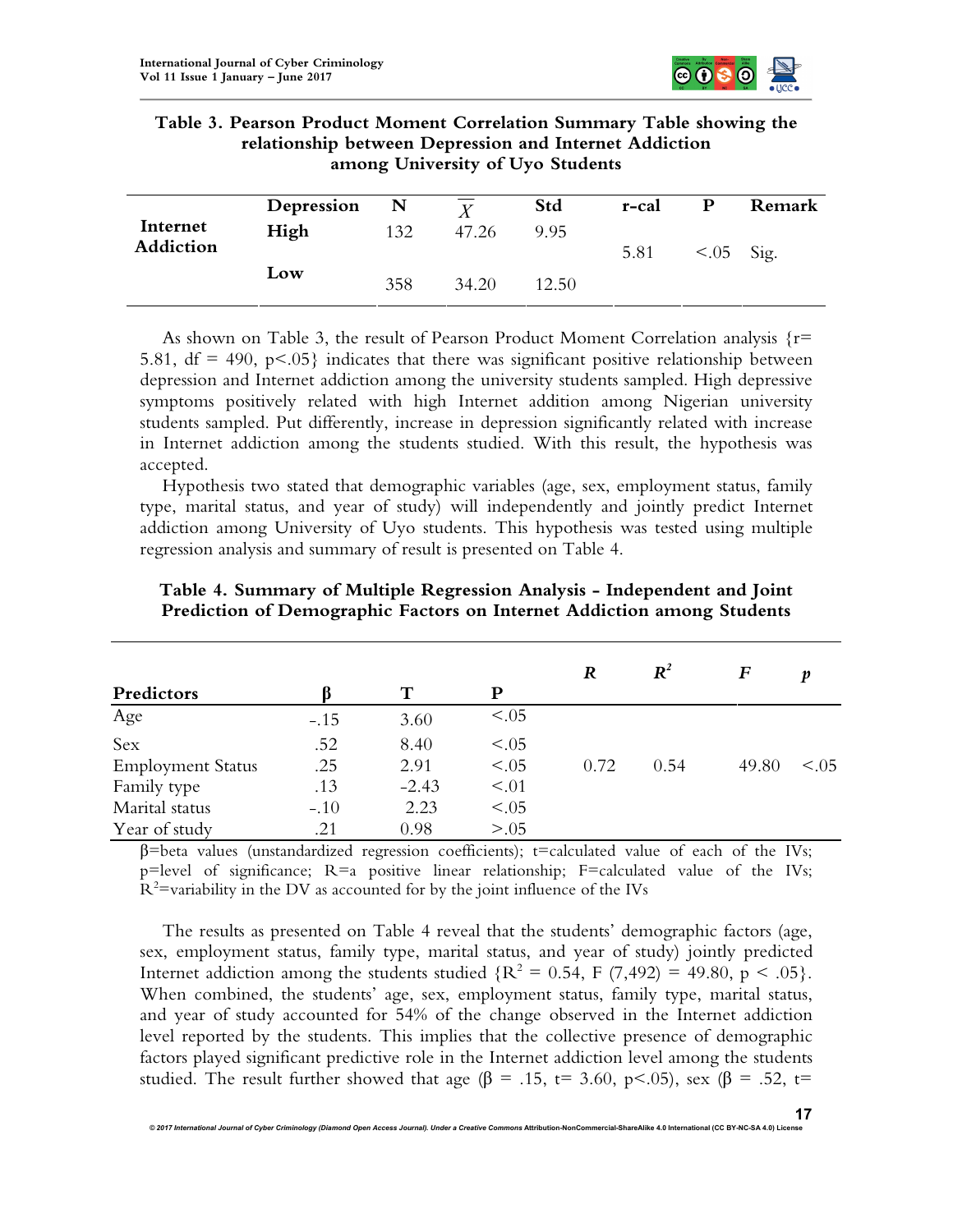*Ineme et al – Predictive Roles of Depression and Demographic Factors in Internet Addiction: A Cross-Sectional Study of Students in a Nigerian University*

8.40, p <.05), employment status ( $\beta$  = .55, t=2.91 p <.05), family type ( $\beta$  = .13, t= -2.43, p<.05), and marital status ( $\beta$  = -.10, t= 2.23, p<.05) were significant independent predictors of Internet addiction among the students studied. While year of study ( $\beta = .21$ ,  $t = 0.98, > 0.05$ ) was not a significant independent predictor of Internet addiction among the students. The results implies that students who were younger, females, unemployed, from polygamous families, and singles reported higher level of Internet addiction than their counterparts. With these results, the hypothesis was accepted.

Further more, the results indicate that, among the demographic variables, sex (maleness) was the strongest predictor of Internet addiction while marital status was the weakest predictor of Internet addiction among the students studied.

#### **Discussion and Conclusion**

The results of this study indicated that there was a significant positive relationship between depression and Internet addiction; increase in depression related with increase in Internet addiction. This supported the findings of some earlier findings (Bahrainian  $\&$ Khazaee, 2014; Shapira, Goldsmith & Keck, 2000; Petrie & Gunn, 1998; Kraut, et. al., 1998 & 2002; McKenna & Bargh, 2000; Nie, et, al., 2002; Young & Rodgers, 1998) who found increased levels of depressive symptoms in individuals who were addicted to the Internet and those who were most likely to get addicted to the internet. Also, this finding supported the finding that depressed individuals who were more likely to engage in internet use (Caplan, 2008; Kubey, Lavin & Barrows, 2001; Young & Rogers, 1998). A plausible reason for this is that those who are depressed are more likely to stay alone since symptomatically, they lack pleasure in social activities. Under such solitary conditions, they are likely to cling to any available object; the cell phone, laptop, or any other medium through which the web could be surfed could be the most available object that can provide companionship. It is likely that low self-esteem, poor motivation, fear of rejection, and the need for approval associated with depressed individuals contribute to increased internet use. Depressed individuals are drawn to electronic communication because of its anonymous nature, which allows them to talk with others through fictitious names and personalities. However, withdrawal from significant real-life relationships is a consequence of internet addiction. Therefore, the possibility exists that increased levels of social isolation sequel to long time spent in front of a computer or with other web-surfing gadgets, may result in increased depression. This result however, did not support the findings of Sanders, Field, Diego & Caplan (2000) and Niemz, Griffiths & Banyard (2005) whose studies concluded that there was no relationship between depression and Internet addiction. These differences may be due to differences in study population.

The findings of this study further showed that the younger participants reported higher Internet addiction than the older ones, supporting earlier findings that younger people were more addicted to the internet than the older ones (Uneri & Tanidir, 2011; Mafe & Blass, 2006). This could be attributed to the fact that older people are naturally and culturally saddled with more responsibilities which may leave little or no time to surf the net unnecessarily, thus reducing the tendency to get addicted to it. The results further showed that male students reported higher level of internet addiction and supported earlier findings that males reported higher level of Internet addiction than their female counterparts (Kraut, et. al., 2002; Tsai, et. al., 2009; Ybarra & Mitchell, 2005; Young, 1998 & 2004). Again, this may have cultural explanations; in most parts of Nigeria, the

© 2017 International Journal of Cyber Criminology (Diamond Open Access Journal). Under a Creative Commons Attribution-NonCommercial-ShareAlike 4.0 International (CC BY-NC-SA 4.0) Lice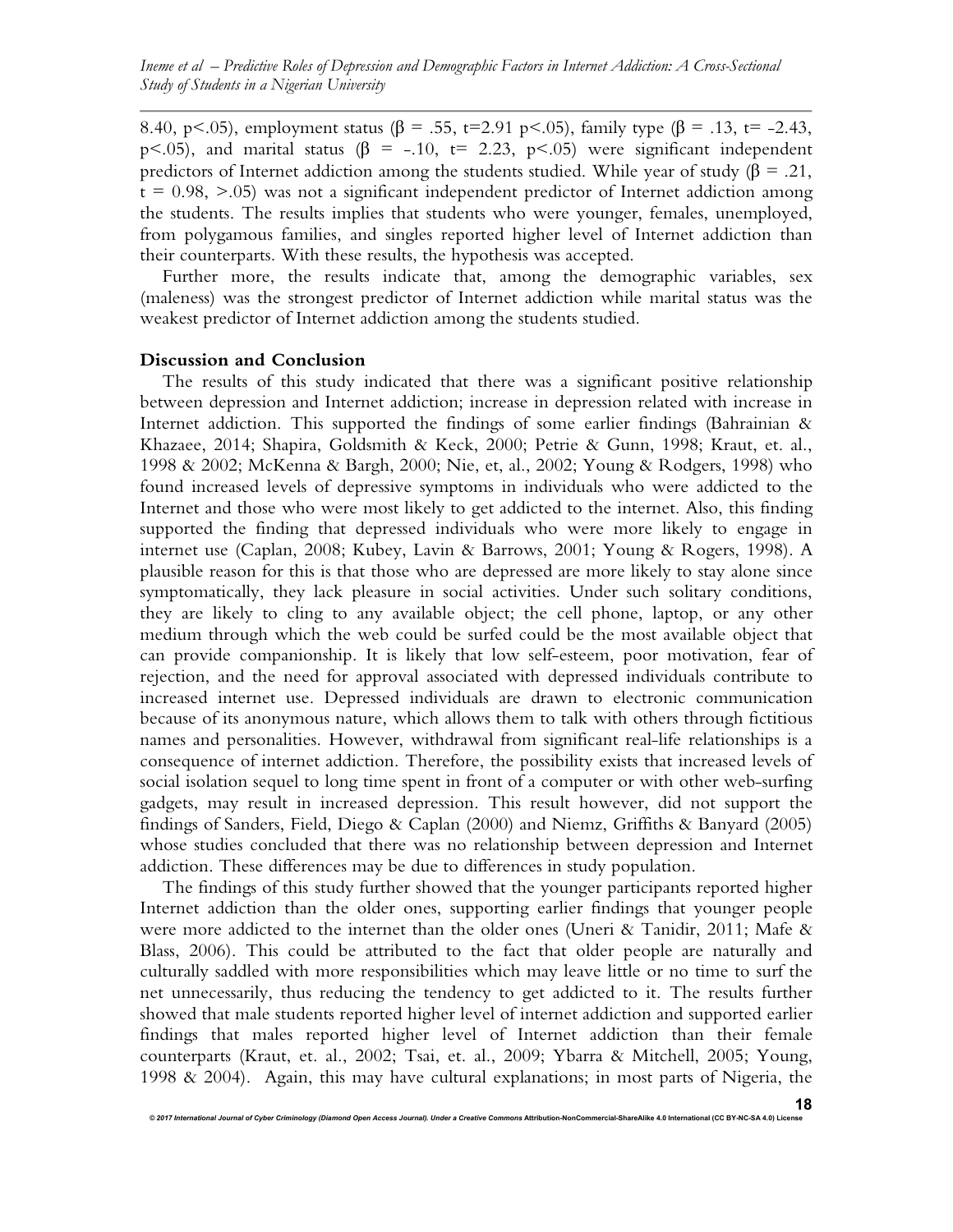

females are trained and expected to be occupied with home/domestic chores while the males are often left to explore the environment, and are likely to be engaged in the increasingly popular online gambling and betting on football games which is common everywhere now.

Moreover, the result of this study showed that students from monogamous families were higher on Internet addiction than those from polygamous families. This could be attributed to the fact that most monogamous homes consist of parents who work almost round the clock and so are not always on ground to supervise their children. This parental deprivation may account for the increasing incidence of online surfing by such children. Most monogamous families are also known for pampering of their children which may be lead to excessive provision of electronic gadgets. Conversely, most polygamous families are poor and uncivilized, and so may not be able to provide the facilities with which to access the net; and so even in school students from such homes may not be deeply attached to such gadgets. The result further showed that the singles were more addicted to the internet than the married, pointing to the fact those who are married are more likely to be busy with family responsibilities than those who are not married. Again, such family responsibilities may leave them with little or no time for internet surfing, which they may consider frivolities. The married may use the internet only when it is necessary.

In addition, the unemployed reported higher level of Internet addiction than the employed; this is indicative of the fact that those who were schooling and working were more occupied and busier, and so had little time to surf the net; they may only go there when there is a need. The result also showed that the year of study was not a significant predictor of Internet addiction, implying that among Nigerian students, surfing the net was not a function of the year of study. The final year and the non-final year students were not significantly different in their levels of Internet addiction; therefore any difference found in the level of Internet addiction could not be attributed to the year of study. However, this result contradicted the findings of Okwaraji, et al. (2015) which showed that final year undergraduate students reported more severe Internet addiction than those at other levels.

In conclusion, Internet addiction is becoming a serious behavioural problem. Addiction include gambling, trafficking of pornographic materials, cybersex and cyber bullying. There is also an increased risk of young people who are most vulnerable to this addiction losing sight of the core moral tenets of the society due to repeated exposure to the immoral internet materials. This study investigated the predictive roles of depression and demographic factors in Internet addiction among students of a federal university in Nigeria. A total of 492 undergraduates of the University of Uyo participated in the study. The results showed that participants who were high on depression, males, younger, unemployed, from monogamous families, and unmarried were more addicted to the internet. These results underscore the need for psychological services in Nigerian university system to provide psychological intervention for students who are at the risk of Internet addiction. There is also the need for Nigerian psychologists to create on public awareness (among students, parents, teachers, and education policy makers) on the proper use of the internet to avoid the possible addiction and its effects. Further studies among Nigerians in this area may have to consider other possible psychological variables and extend participants to include students in lower levels of education.

The findings of this study have implication for management and administration of Nigerian universities and by extension, management of universities globally. The services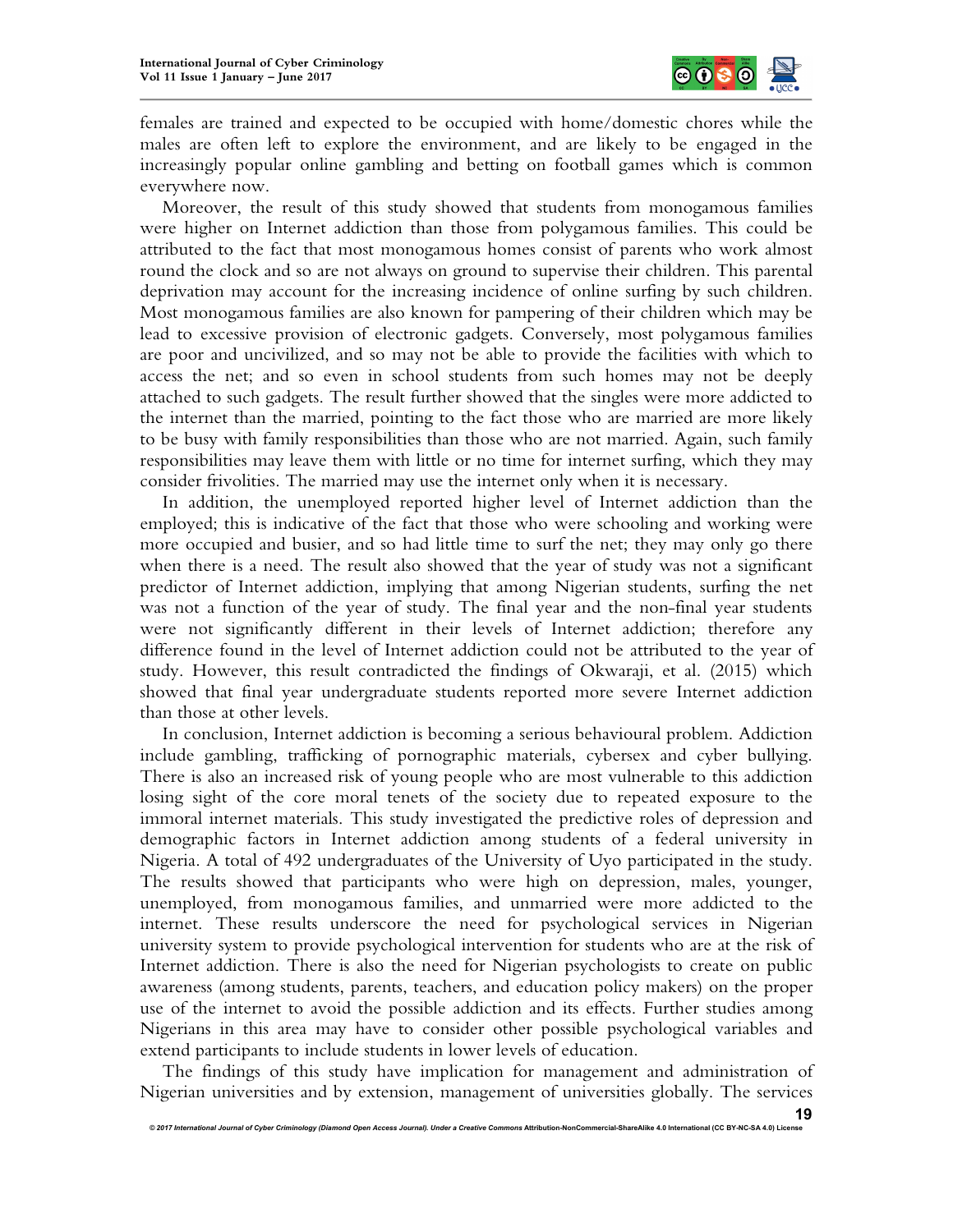of psychologists and other mental health experts should be employed to help provide psychological counseling services, detect those who are prone to or experiencing depressive symptoms, and provide intervention. The need and reliance on internet services for academic purposes among university students may have to be revisited as it has a tendency to lead to addiction. Further studies in the area may have to accommodate other possible psychological variable that are capable of predicting or correlating with Internet addiction but were not accommodated in this study. Also, experimental design and reports from significant others may be employed.

# **Acknowledgements**

*The supervisory role of the Head, Department of Psychology, University of Uyo, the faculty members who encouraged the students to participate in this study and the cooperation of the students who willingly volunteered are duly acknowledged and appreciated.*

# **References**

- Akhter, N. (2013). Relationship between internet addiction and academic performance among university undergraduates. *Educational Research and Reviews, 8(19),* 1793-1796.
- Akin, A. & Iskender, M. (2011). Internet Addiction and Depression, Anxiety and Stress. *International Online Journal of Educational Sciences, 3(1),* 138-148.
- Alam, S. S., Hashim, N. M. H. N., Ahmad, M., Wel, C. A. C., Nor, S. M. Omar, N. A. (2014). Negative and positive impact of internet addiction on young adults: Empirical study in Malaysia. *Intangible Capital, 10(3),* 619-638.
- American Psychiatric Association (2013). *Diagnostic and Statistical Manual of Mental Disorders (5th ed.).* Retrieved from http://www.dsm.psychiatryonline.org.
- Bahrainian, A. & Khazaee, A. (2014). Internet Addiction among Students: The relation of self-esteem and depression. *Bulletin of Environment, Pharmacology and Life Sciences, 3(3),* 01-06.
- Beck, A. T., Ward, C. H., Mendelson, M., Mock, J. & Erbaugh, J. (1961). An inventory for measuring depression. *Archives of General Psychiatry, 4,* 561-571.
- Block, J. J. (2008). Issues for DSM-V: Internet Addiction. *American Journal of Psychiatry*. *165 (3),* 306-307.
- Brand, M., Young, K. S. & Laier. C. (2014). Prefrontal control and Internet addiction: A theoretical model and review of neuropsychological and neuroimaging findings. *Frontiers in Human Neuroscience, 8,* 375.
- Byun, S., Ruffini, C., Mills, J. E., Douglas, A. C., Niang, M., Stepchenkova, S., Lee, S.K., Loutfi, J., Lee, J-K., Atallah & M., Blanton, M. (2009). Internet Addiction: Metasynthesis of 1996-2006: Quantitative Research. *Cyber Psychology & Behavior, 12,* 203-207.
- Caplan S. E. (2002). Problematic Internet use and psychosocial well being: development of a theory-based cognitive-behavioral measurement instrument. *Computers in Human Behaviour 18(5),* 553-75.
- Cho, Y., & Lee, H. A. (2004). Study on a model for Internet addiction of adolescents. *Journal of Korean Academic of Nursing Education, 34(1),* 102-110.
- Federwisch, A., (1997). Internet Addiction? Retrieved from http://www.nurseweek.com/features/97-8/iadct.html.

*© 2017 International Journal of Cyber Criminology (Diamond Open Access Journal). Under a Creative Commons* **Attribution-NonCommercial-ShareAlike 4.0 International (CC BY-NC-SA 4.0) License**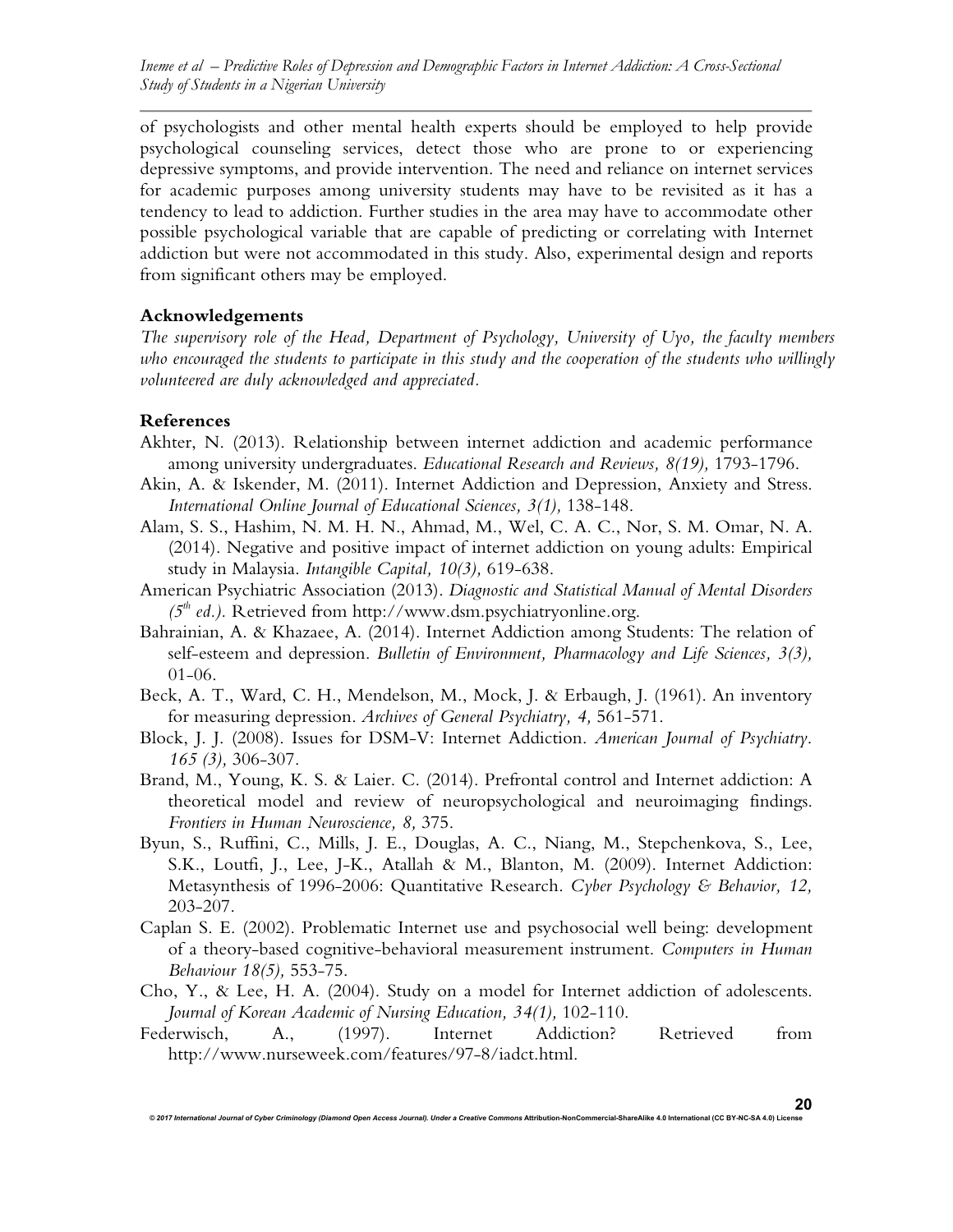

- Fitzpatrick, J. J. (2008). Internet addiction: recognition and interventions. *Archives of Psychiatric Nursing, 22,* 59-60.
- Frangos, C. C., Frangos, C. C. & Kiohos, A. P. (2010). Internet Addiction among Greek University Student Demographic Associations with the Phenomenon, using the Greek Version of Young's Internet Addiction Test. *International Journal of Economic Sciences and Applied Research 3(1):49-74.*
- Griffiths, M. (2000). Does Internet and computer "addiction" exist? Some case study evidence*. Cyber Psychology and Behavior, 3,* 211–218. doi: 10.1089/109493100316067.
- Horzum, M. B., Ayas, T. ve Balta, Ö. Ç. (2008). Relation Between Depression, Loneliness, Self-Esteem and Internet Addiction. *Education, 133*(3), 283-290.
- Jang, K. S., Hwang, S. Y. Choi, J. Y. (2008). Internet addiction and psychiatric symptoms among Korean adolescents. *Journal of School Health, 78(3),* 165-171.
- Kim, K.; Ryu, E.; Chon, M.; Yeun, E; Choi S.; Seo, J., & Nam, B. (2006). Internet addiction in Korean adolescents and its relation to depression and suicidal ideation: A questionnaire survey. *International Journal of Nursing Studies, 43,* 185-192.
- Kraut, R., Kiesler, S., Boneva, B., Cummings, J., Helgeson, V., & Crawford, A., 2002. Internet paradox revisited. *Journal of Social Issues, 58,* 49-74.
- Kraut, R., Lundmark, V., Patterson, M., Kiesler, S., Mukhopadhyay, T., & Scherlis, W. (1998). Internet paradox: a social technology that reduces social involvement and psychological well-being. *American Psychologist, 53,* 1017-1031.
- Kubey, R. W., Lavin, M. J. & Barrows, J. R. (2001). Internet use and collegiate academic performance decrement: Early findings. *Journal of Communication, 51(2),* 366-382.
- Kwiatkowska, A., Ziolko, E. & Krysta, K. (2007). Internet addiction and its social consequences. *European Neuro-psycho pharmacology, 17(4),* 559-560.
- Mafe, C. R. & Blas, S. S. (2006) Explaining Internet dependency: An exploratory study of future purchase intention of Spanish Internet users. *Internet Research, 16(4),* 380-397*.*
- McKenna, K. Y. A., & Bargh, J. A., (2000). Plan 9 from cyberspace: The implications of the Internet for personality and social psychology. *Personality and Social Psychology Review, 4,* 57–75.
- Morahan-Martin, J. (2005). Internet Abuse: Addiction? Disorder? Symptom? Alternative Explanations?. *Social Science Computer Review,* 23(1): 39-48.
- Morgan, C. & Cotten, S.R. (2003). The relationship between internet activities and depressive symptoms in a sample of college freshmen. *Cyber Psychology & Behavior, 6(2),* 133-142.
- National Institute of Drug Abuse (2007). The neurobiology of addiction. Retrieved from http://www.drugabuse.org.
- Nie, N. H., Hillygus, D. S., & Erbring, L., (2002). Internet use, interpersonal relations, and sociability: A time diary study. In B. Wellman & C. Haythornthwaite (Eds.). *The internet in everyday life* (pp. 215–243). Oxford: Blackwell.
- Niemz, K., Griffiths M. & Banyard, P. (2005). Prevalence of pathological Internet use among university students and correlations with self-esteem, the General Health Questionnaire (GHQ), and disinhibition. *Cyber Psychology & Behavior, 8,* 562-570.
- Ogbomo, M. O. & Ivwighreghweta, O. 2016). Internet addiction among undergraduate =s in Universities in Delta State, Nigeria. *International Journal of Academic Library and Information Science, 4*(4), 110-116.
- Okelola, Y., Abulganiyu, A., Abimbola, B. L. & Longe, F.A. (2011). A focus group investigation of internet usage perception and correlation between internet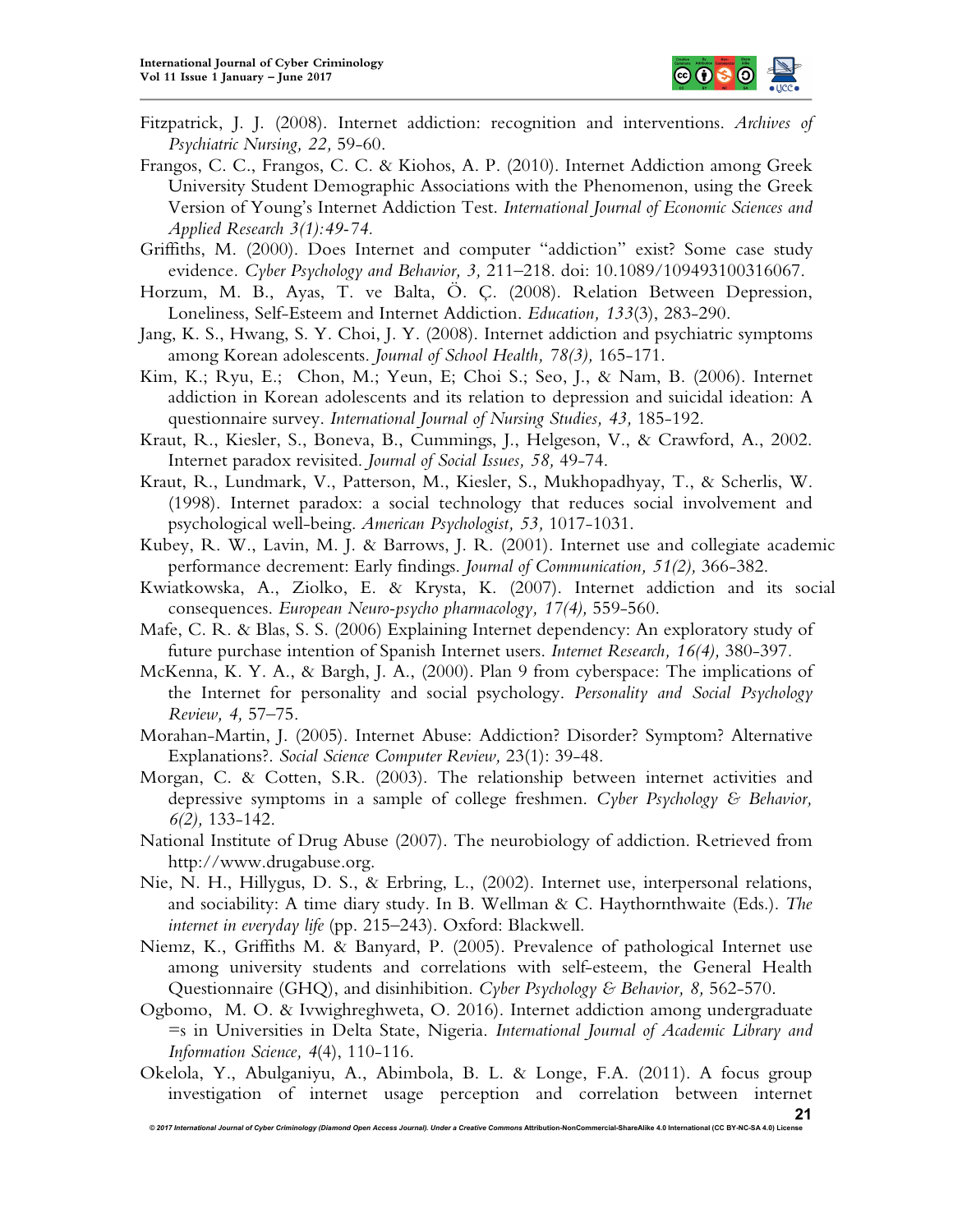pornography and the incidence of HIV/AIDS in Nigeria. *Computing, Information Systems, Development Informatics & Allied Research, 2(2),* 01-05.

- Okwaraji, F. E., Aguwa, E. N., Onyebueke, G. C. & Shiweobi-Eze, C. (2015). Assessment of Internet Addiction and Depression in a Sample of Nigerian University Undergraduates. *International Neuropsychiatric Disease Journal*, *4(3),* 114-122.
- Omoyemiju, A. M. & Fatoki, F. T. (2015). Do parenting styles influence internet addictive behavior of undergraduate students in Nigeria? *The African Symposium: An Online Journal of the African Educational Research Network, 15(1),* 3-11
- Öztürk, Ö., Odabaşıoğlu, G., Eraslan, D., Genç, Y. & Kalyoncu, Ö. A. (2007). İnternet bağımlılığı: Kliniği ve tedavisi. *Journal of Dependence, 8(1),* 36-41.
- Petrie, D. & Gunn, D. (1998). Effect of sex, age, depression, and introversion. Paper presented at the British Psychological Society, London.
- Pew Research Centre (2010). Teens and mobile phones. Retrieved from http://pewinternet.org/Report/2010/ teens-and-mobile-phones.aspx.
- Sanders, C., Field, T. F., Diego, M., & Caplan, M. (2000). The Relationship of internet use to depression and social isolation among adolescents. *Adolescence, 35(138),* 237- 242.
- Sato, T. (2006). Internet addiction among students: Prevalence and psychological problems in Japan. *Japan Medical Association Journal, 49(7&8),* 279-283.
- Shapira, N., Goldsmith, T., Keck, J. (2000). Psychiatric features of individuals with problematic internet use. *Journal of Affective Disorders, 57,* 267-272.
- Soule, L., Shell, W., & Kleen, B. (2003). Exploring internet addiction: demographic characteristics and stereotypes of heavy internet users. *The Journal of Computer Information Systems, 44*(1), 64-73*.*
- Terwase, M. & Ibaishwa, R. L. (2014). Resilience, Shyness and Loneliness as Predictors of Internet Addiction among University Undergraduate Students in Benue State. *Journal of Humanities and Social Science (IOSR-JHSS) 19(9),* 01-07.
- Thatcher, A. & Goolman, S. (2005). Defining the South African Internet "Addict": prevalence and biographical profiling of problematic internet users in South Africa. *South African Journal of Psychology, 35(4),* 766-792.
- Tsai, H. F., Cheng, S. H., Yeh, T. L., Shih, C. C., Chen, K. C., Yang, Y. C. & Yang, Y. K. (2009). The risk factors of Internet addiction-A survey of university freshmen. *Psychiatry Research, 167,* 294- 299.
- Uneri, O. S. & Tanidir, C. (2011). Evaluation of internet addition in a group of high school students: A cross-sectional study. *The Journal of Psychiatry and Neurological Sciences, 24*, 265-272.
- Weiser, E. B. (2000). Gender Differences in Internet Use Patterns and Internet Application Preferences: A Two-Sample Comparison. *Cyber Psychology & Behaviour, 3, 167-178.*
- Whang, L.S.-M., Lee, S. & Chang, G. (2003). Internet over-users' psychological profiles: a behavior sampling analysis on internet addiction. *Cyber Psychology & Behaviour, 6(2),* 143-150.
- Widyanto, L., & Griffiths M. (2006). Internet Addiction: A Critical Review. *International Journal of Mental Health and Addiction, 4,* 31-51.
- Yang, S. C., & Tung, C. (2007). Comparison of internet addicts and non-addicts in Taiwanese high school. *Computers in Human Behavior, 23(1),* 79–96.

*© 2017 International Journal of Cyber Criminology (Diamond Open Access Journal). Under a Creative Commons* **Attribution-NonCommercial-ShareAlike 4.0 International (CC BY-NC-SA 4.0) License**